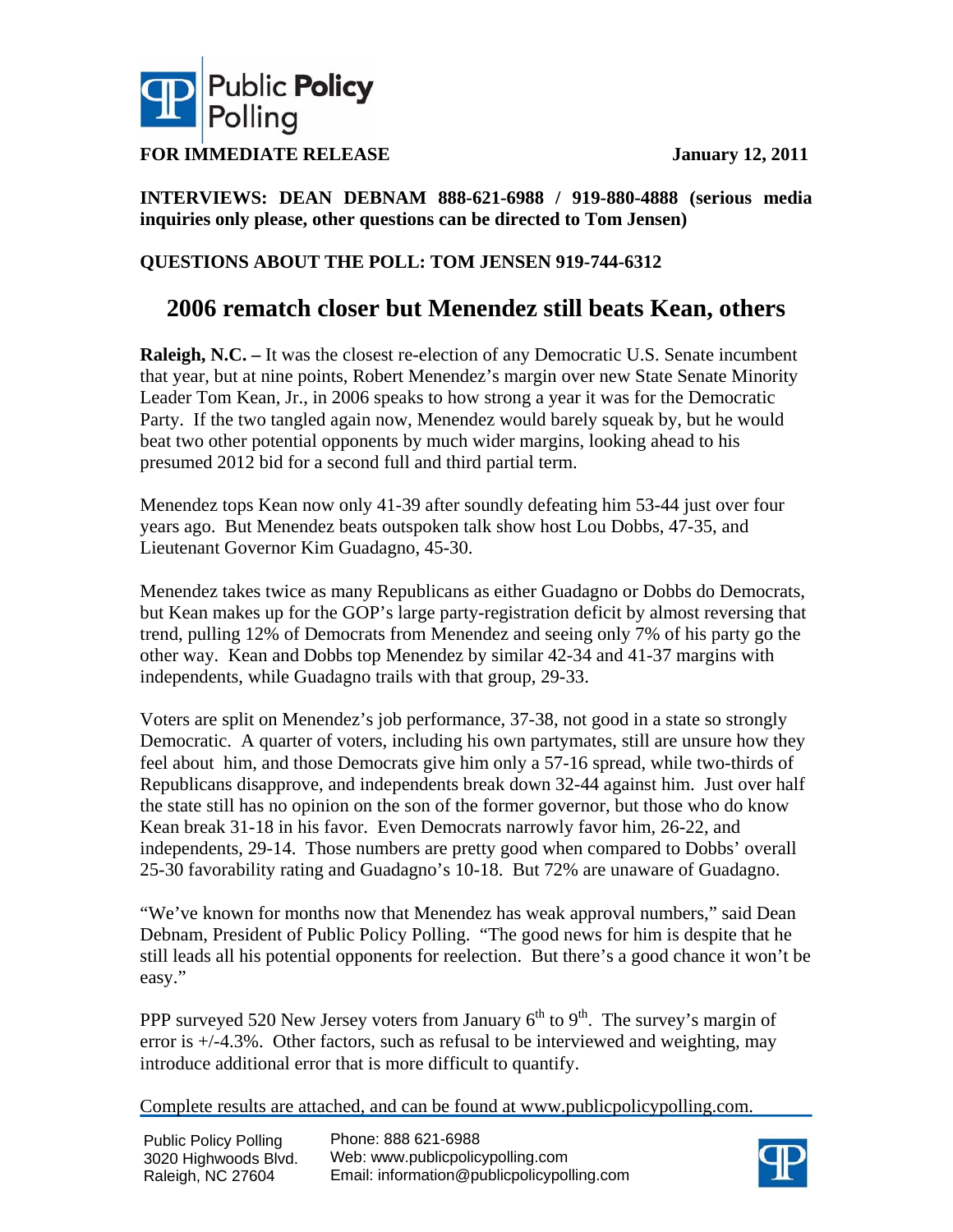

# **New Jersey Survey Results**

| Q1 | Do you approve or disapprove of Senator<br>Frank Lautenberg's job performance?                                                  |  |
|----|---------------------------------------------------------------------------------------------------------------------------------|--|
|    |                                                                                                                                 |  |
|    |                                                                                                                                 |  |
|    |                                                                                                                                 |  |
| Q2 | Do you approve or disapprove of Senator<br>Robert Menendez's job performance?                                                   |  |
|    |                                                                                                                                 |  |
|    |                                                                                                                                 |  |
|    |                                                                                                                                 |  |
| Q3 | Do you have a favorable or unfavorable opinion<br>of Lou Dobbs?                                                                 |  |
|    |                                                                                                                                 |  |
|    |                                                                                                                                 |  |
|    |                                                                                                                                 |  |
| Q4 | Do you have a favorable or unfavorable opinion<br>of Kim Guadagno?                                                              |  |
|    |                                                                                                                                 |  |
|    |                                                                                                                                 |  |
|    |                                                                                                                                 |  |
| Q5 | Do you have a favorable or unfavorable opinion<br>of Tom Kean, Jr.?                                                             |  |
|    |                                                                                                                                 |  |
|    |                                                                                                                                 |  |
|    |                                                                                                                                 |  |
| Q7 | If the candidates for US Senate next year were<br>Democrat Robert Menendez and Republican<br>Lou Dobbs, who would you vote for? |  |
|    |                                                                                                                                 |  |
|    |                                                                                                                                 |  |
|    |                                                                                                                                 |  |
|    |                                                                                                                                 |  |

| Q8   | If the candidates for US Senate next year were<br>Democrat Robert Menendez and Republican<br>Kim Guadagno, who would you vote for?     |  |
|------|----------------------------------------------------------------------------------------------------------------------------------------|--|
|      |                                                                                                                                        |  |
|      |                                                                                                                                        |  |
|      |                                                                                                                                        |  |
| Q9 I | If the candidates for US Senate next year were<br>Democrat Robert Menendez and Republican<br>Tom Kean, Jr., who would you vote for?    |  |
|      |                                                                                                                                        |  |
|      |                                                                                                                                        |  |
|      |                                                                                                                                        |  |
|      | Q10 Would you describe yourself as a liberal,<br>moderate, or conservative?                                                            |  |
|      |                                                                                                                                        |  |
|      |                                                                                                                                        |  |
|      |                                                                                                                                        |  |
|      | Q11 If you are a woman, press 1. If a man, press 2.                                                                                    |  |
|      |                                                                                                                                        |  |
|      |                                                                                                                                        |  |
|      | Q12 If you are a Democrat, press 1. If a<br>Republican, press 2. If you are an independent<br>or identify with another party, press 3. |  |
|      |                                                                                                                                        |  |
|      |                                                                                                                                        |  |
|      |                                                                                                                                        |  |
|      | Q13 If you are Hispanic, press 1. If white, press 2.<br>If African-American, press 3. If other, press 4.                               |  |
|      |                                                                                                                                        |  |
|      |                                                                                                                                        |  |
|      |                                                                                                                                        |  |
|      |                                                                                                                                        |  |

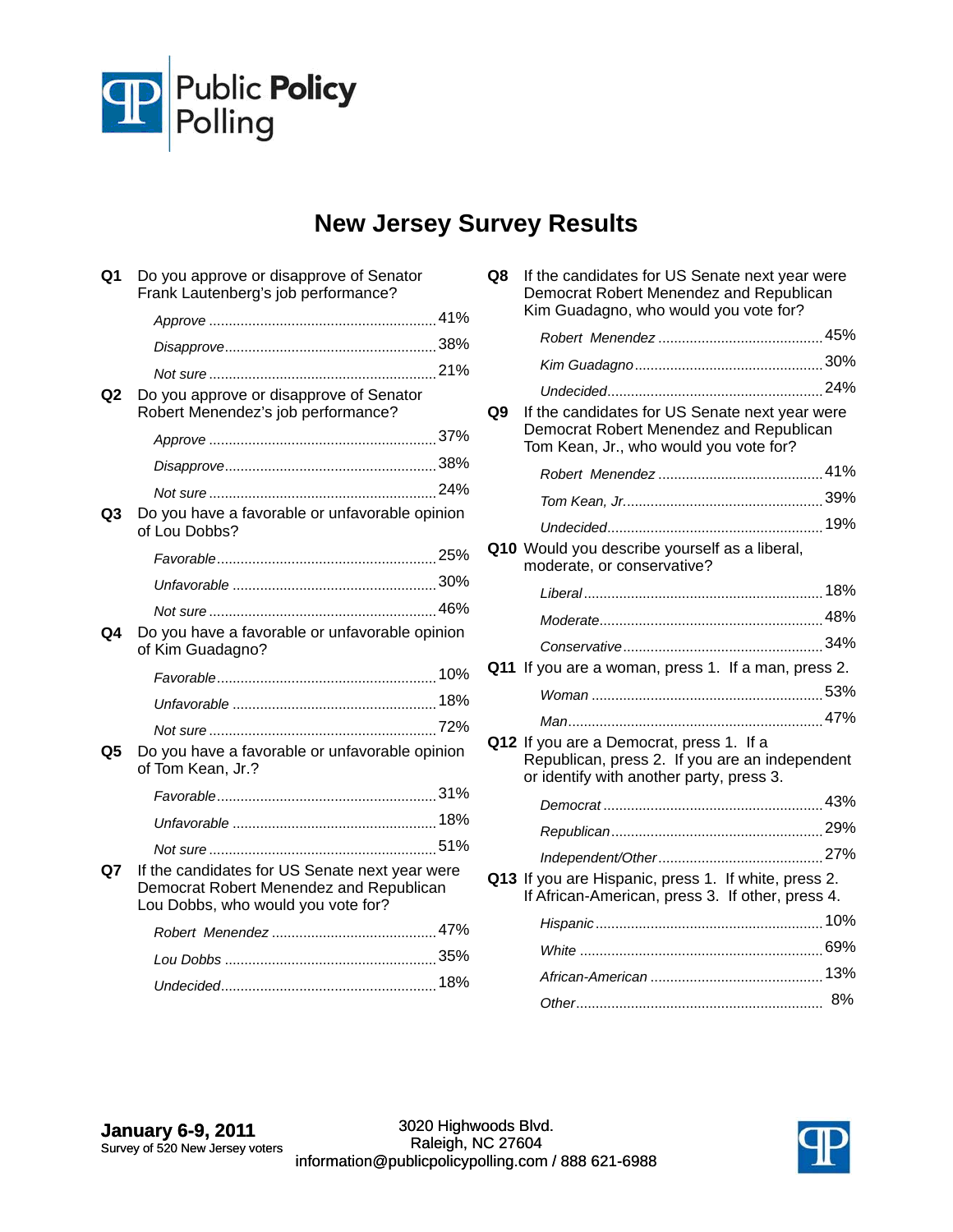

**Q14** If you are 18 to 29 years old, press 1. If 30 to 45, press 2. If 46 to 65, press 3. If you are older than 65, press 4.

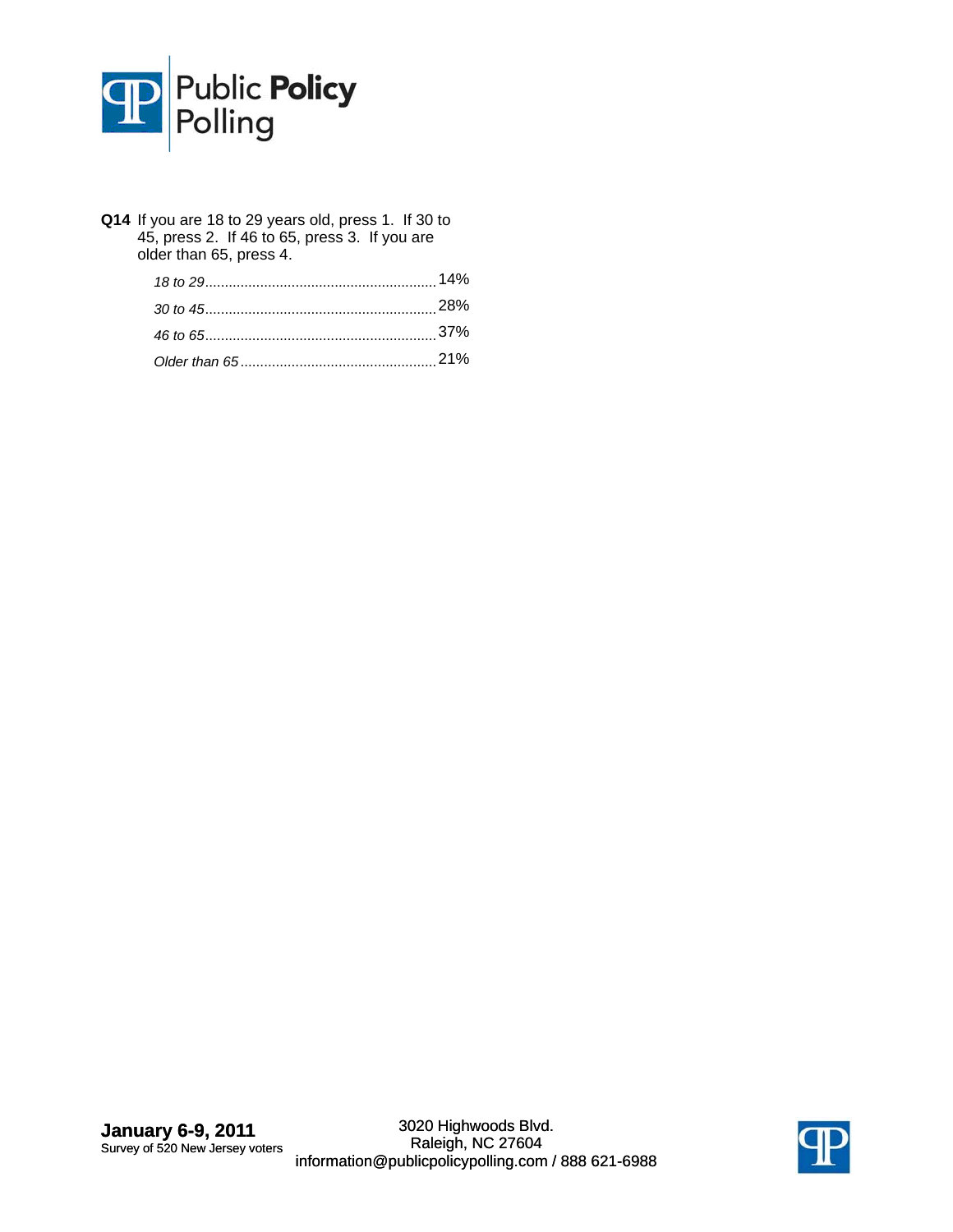

|                |      | Ideology |     |                               |                          | Ideology |     |                                    |
|----------------|------|----------|-----|-------------------------------|--------------------------|----------|-----|------------------------------------|
|                | Base |          |     | Liberal Moderate Conservative |                          |          |     | Base Liberal Moderate Conservative |
| Lautenberg     |      |          |     |                               | <b>Menendez Approval</b> |          |     |                                    |
| Approval       |      |          |     |                               | Approve 37%              | 64%      | 43% | 15%                                |
| Approve 41%    |      | 66%      | 46% | 20%                           | Disapprove 38%           | 12%      | 36% | 56%                                |
| Disapprove 38% |      | 9%       | 35% | 57%                           | Not sure 24%             | 24%      | 21% | 29%                                |
| Not sure 21%   |      | 25%      | 19% | 23%                           |                          |          |     |                                    |

|                           |      | Ideology |            |                               |  |  |
|---------------------------|------|----------|------------|-------------------------------|--|--|
|                           | Base |          |            | Liberal Moderate Conservative |  |  |
| <b>Dobbs Favorability</b> |      |          |            |                               |  |  |
| Favorable 25%             |      | 15%      | <b>20%</b> | 37%                           |  |  |
| Unfavorable 30%           |      | 46%      | 35%        | 13%                           |  |  |
| Not sure                  | 46%  | 39%      | 45%        | 50%                           |  |  |

|                          |             | Ideology |     |                               |  |  |
|--------------------------|-------------|----------|-----|-------------------------------|--|--|
|                          | <b>Base</b> |          |     | Liberal Moderate Conservative |  |  |
| Guadagno<br>Favorability |             |          |     |                               |  |  |
| Favorable 10%            |             | 6%       | 11% | 11%                           |  |  |
| <b>Unfavorable</b>       | 18%         | 24%      | 20% | 12%                           |  |  |
| Not sure 72%             |             | 70%      | 69% | 78%                           |  |  |

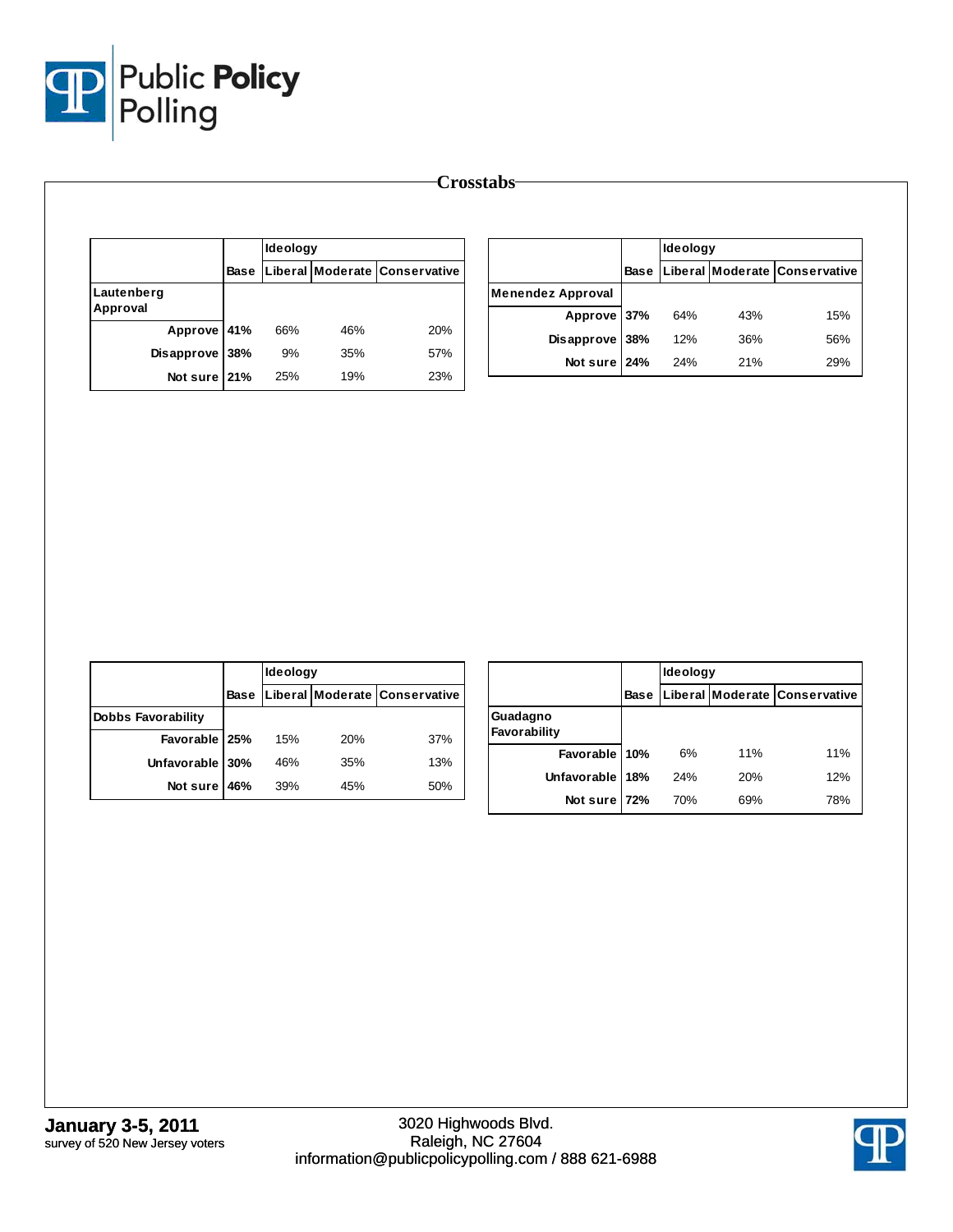

|                   |      | Ideology |     |                               |                       |                     |             | Ideology |     |                               |
|-------------------|------|----------|-----|-------------------------------|-----------------------|---------------------|-------------|----------|-----|-------------------------------|
|                   | Base |          |     | Liberal Moderate Conservative |                       |                     | <b>Base</b> |          |     | Liberal Moderate Conservative |
| Kean Favorability |      |          |     |                               | <b>Menendez/Dobbs</b> |                     |             |          |     |                               |
| Favorable 31%     |      | 19%      | 32% | 37%                           |                       | Robert Menendez 47% |             | 83%      | 54% | 18%                           |
| Unfavorable 18%   |      | 29%      | 16% | 13%                           |                       | Lou Dobbs 35%       |             | 2%       | 29% | 61%                           |
| Not sure 51%      |      | 53%      | 52% | 50%                           |                       | Undecided 18%       |             | 14%      | 17% | 20%                           |

|                     |             |     | Ideology |                               |  |  |  |  |
|---------------------|-------------|-----|----------|-------------------------------|--|--|--|--|
|                     | <b>Base</b> |     |          | Liberal Moderate Conservative |  |  |  |  |
| Menendez/Guadagn-   |             |     |          |                               |  |  |  |  |
| O                   |             |     |          |                               |  |  |  |  |
| Robert Menendez 45% |             | 80% | 50%      | 20%                           |  |  |  |  |
| Kim Guadagno        | 30%         | 1%  | 25%      | 53%                           |  |  |  |  |
| Undecided 24%       |             | 19% | 25%      | 26%                           |  |  |  |  |

|                     |      | Ideology |     |                               |  |  |
|---------------------|------|----------|-----|-------------------------------|--|--|
|                     | Base |          |     | Liberal Moderate Conservative |  |  |
| Menendez/Kean       |      |          |     |                               |  |  |
| Robert Menendez 41% |      | 81%      | 43% | 18%                           |  |  |
| Tom Kean, Jr. 39%   |      | 2%       | 37% | 61%                           |  |  |
| Undecided 19%       |      | 17%      | 19% | 21%                           |  |  |

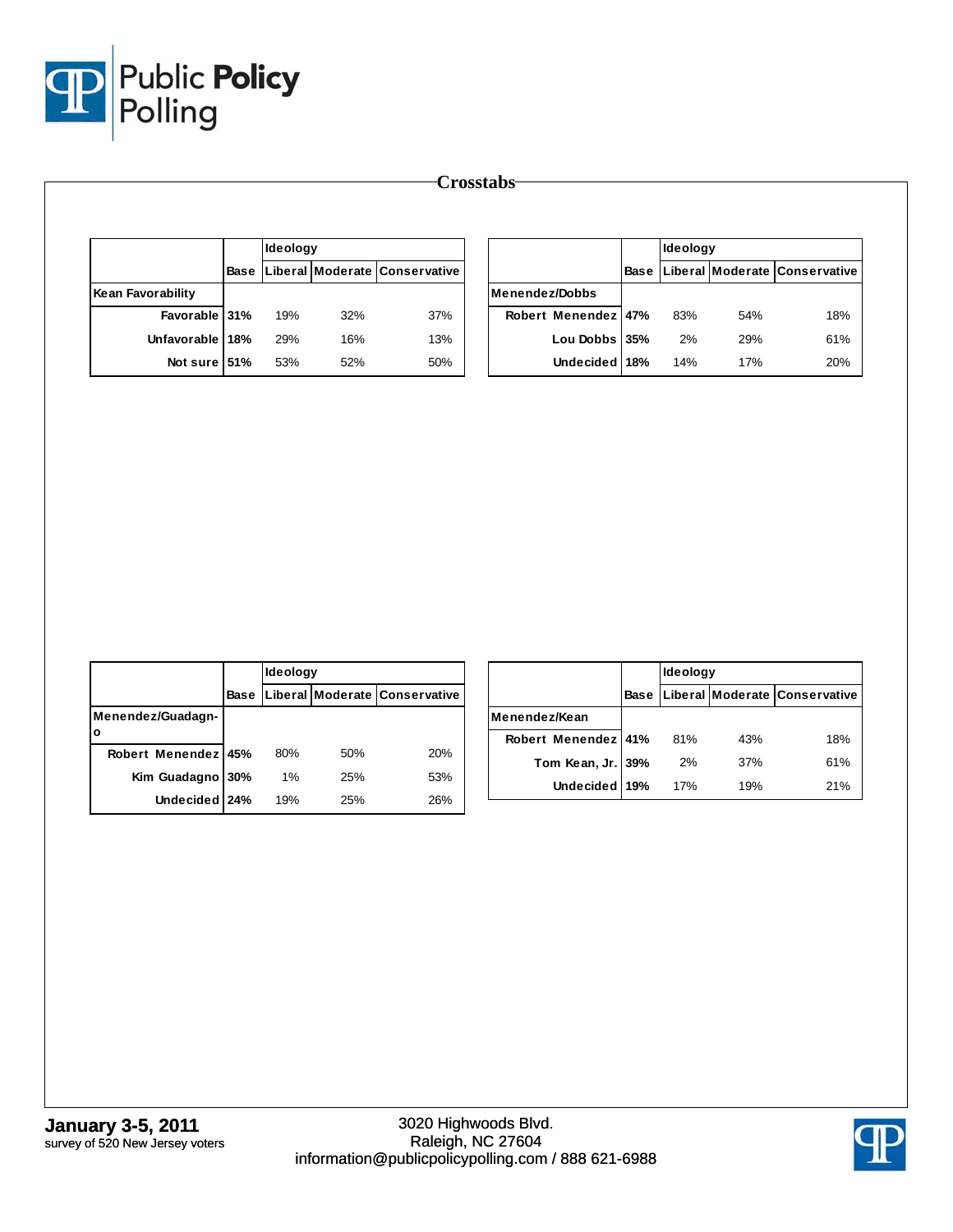

#### **Crosstabs**

|                        |      | Gender       |     |  |
|------------------------|------|--------------|-----|--|
|                        | Base | <b>Woman</b> | Man |  |
| Lautenberg<br>Approval |      |              |     |  |
| Approve 41%            |      | 43%          | 38% |  |
| Disapprove 38%         |      | 31%          | 45% |  |
| Notsure 21%            |      | 25%          | 17% |  |

|                          |             | Gender     |     |
|--------------------------|-------------|------------|-----|
|                          | <b>Base</b> | Woman      | Man |
| <b>Menendez Approval</b> |             |            |     |
| Approve 37%              |             | 40%        | 35% |
| Disapprove               | 38%         | 31%        | 46% |
| Not sure 24%             |             | <b>29%</b> | 19% |

|                           | Gender     |     |
|---------------------------|------------|-----|
|                           | Base Woman | Man |
| <b>Dobbs Favorability</b> |            |     |
| Favorable   25%           | 19%        | 31% |
| Unfavorable 30%           | 27%        | 33% |
| Not sure 46%              | 54%        | 36% |

|                          |             | Gender       |     |
|--------------------------|-------------|--------------|-----|
|                          | <b>Base</b> | <b>Woman</b> | Man |
| Guadagno<br>Favorability |             |              |     |
| Favorable 10%            |             | 11%          | 9%  |
| Unfavorable              | <b>18%</b>  | 18%          | 18% |
| Not sure 72%             |             | 71%          | 73% |

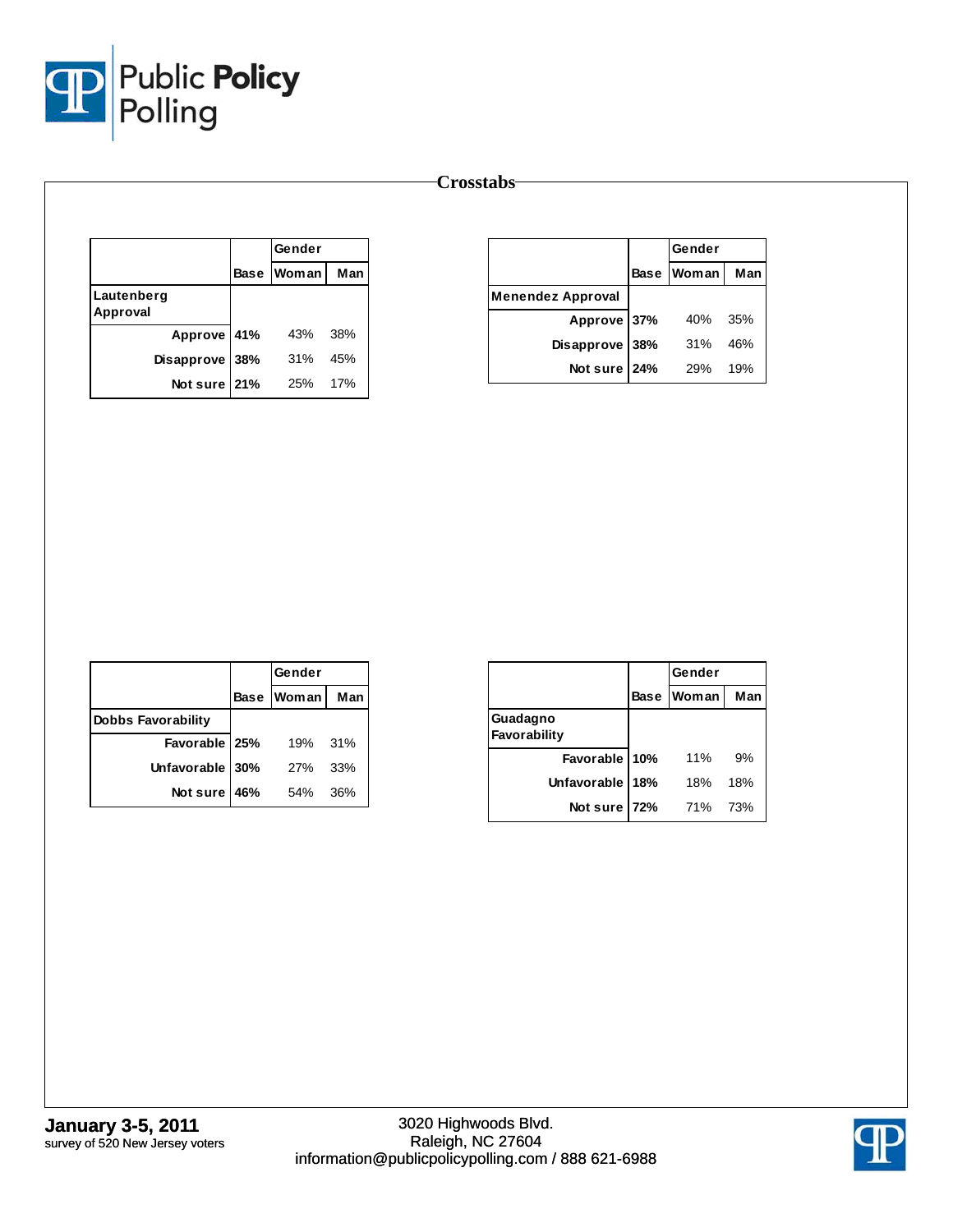

### **Crosstabs**

|                          | Gender     |     |
|--------------------------|------------|-----|
|                          | Base Woman | Man |
| <b>Kean Favorability</b> |            |     |
| Favorable 31%            | 33%        | 29% |
| Unfavorable 18%          | 14% 21%    |     |
| Not sure 51%             | 53%        | 50% |

|                       |             | Gender     |     |
|-----------------------|-------------|------------|-----|
|                       | <b>Base</b> | Woman      | Man |
| <b>Menendez/Dobbs</b> |             |            |     |
| Robert Menendez 47%   |             | 50%        | 45% |
| Lou Dobbs 35%         |             | <b>28%</b> | 44% |
| Undecided   18%       |             | 23%        | 12% |

|                     |             | Gender       |     |
|---------------------|-------------|--------------|-----|
|                     | <b>Base</b> | <b>Woman</b> | Man |
| Menendez/Guadagn-   |             |              |     |
| Robert Menendez 45% |             | 46%          | 44% |
| Kim Guadagno 30%    |             | 26%          | 35% |
| Undecided   24%     |             | <b>28%</b>   | 21% |

|                     |             | Gender  |     |
|---------------------|-------------|---------|-----|
|                     | <b>Base</b> | Woman I | Man |
| Menendez/Kean       |             |         |     |
| Robert Menendez 41% |             | 42%     | 41% |
| Tom Kean, Jr. 39%   |             | 36%     | 42% |
| <b>Undecided</b>    | 19%         | 22%     | 17% |

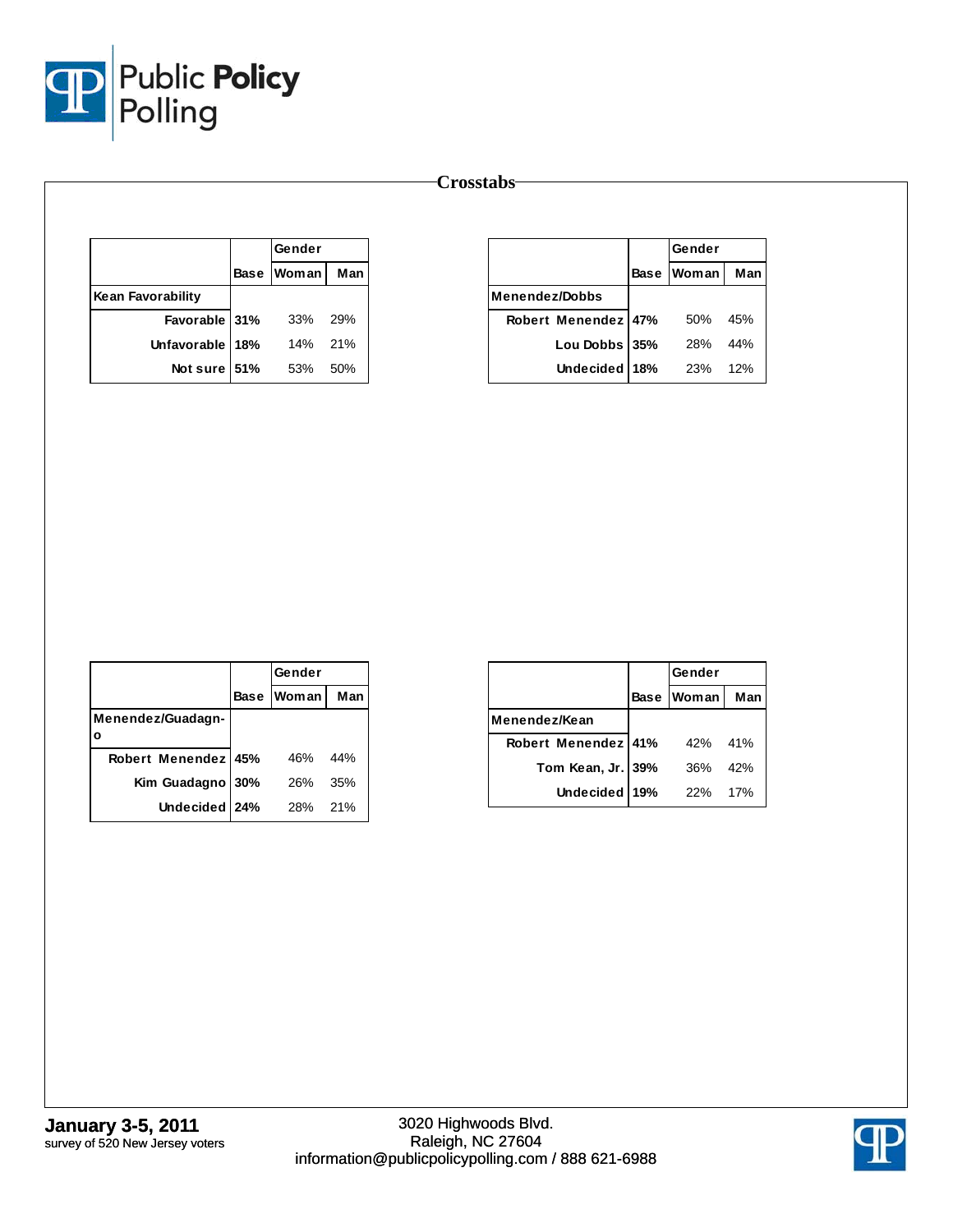

|                        |      | Party |     |                                       |                      |
|------------------------|------|-------|-----|---------------------------------------|----------------------|
|                        | Base |       |     | Democrat Republican Independent/Other |                      |
| Lautenberg<br>Approval |      |       |     |                                       | <b>Menendez Appr</b> |
| Approve 41%            |      | 59%   | 14% | 40%                                   |                      |
| Disapprove 38%         |      | 16%   | 65% | 43%                                   |                      |
| Not sure 21%           |      | 24%   | 20% | 17%                                   |                      |

**Crosstabs**

|                          |             | Party |     |                                       |
|--------------------------|-------------|-------|-----|---------------------------------------|
|                          | <b>Base</b> |       |     | Democrat Republican Independent/Other |
| <b>Menendez Approval</b> |             |       |     |                                       |
| Approve 37%              |             | 57%   | 13% | 32%                                   |
| Disapprove 38%           |             | 16%   | 67% | 44%                                   |
| Not sure 24%             |             | 27%   | 20% | 25%                                   |

|                           |      | Party |     |                                       |
|---------------------------|------|-------|-----|---------------------------------------|
|                           | Base |       |     | Democrat Republican Independent/Other |
| <b>Dobbs Favorability</b> |      |       |     |                                       |
| Favorable 25%             |      | 15%   | 35% | 29%                                   |
| Unfavorable 30%           |      | 37%   | 15% | 34%                                   |
| Not sure                  | 46%  | 48%   | 50% | 37%                                   |

|                          |      | Party |     |                                       |
|--------------------------|------|-------|-----|---------------------------------------|
|                          | Base |       |     | Democrat Republican Independent/Other |
| Guadagno<br>Favorability |      |       |     |                                       |
| Favorable 10%            |      | 7%    | 17% | 7%                                    |
| Unfavorable 18%          |      | 22%   | 13% | 16%                                   |
| Not sure 72%             |      | 70%   | 70% | 77%                                   |

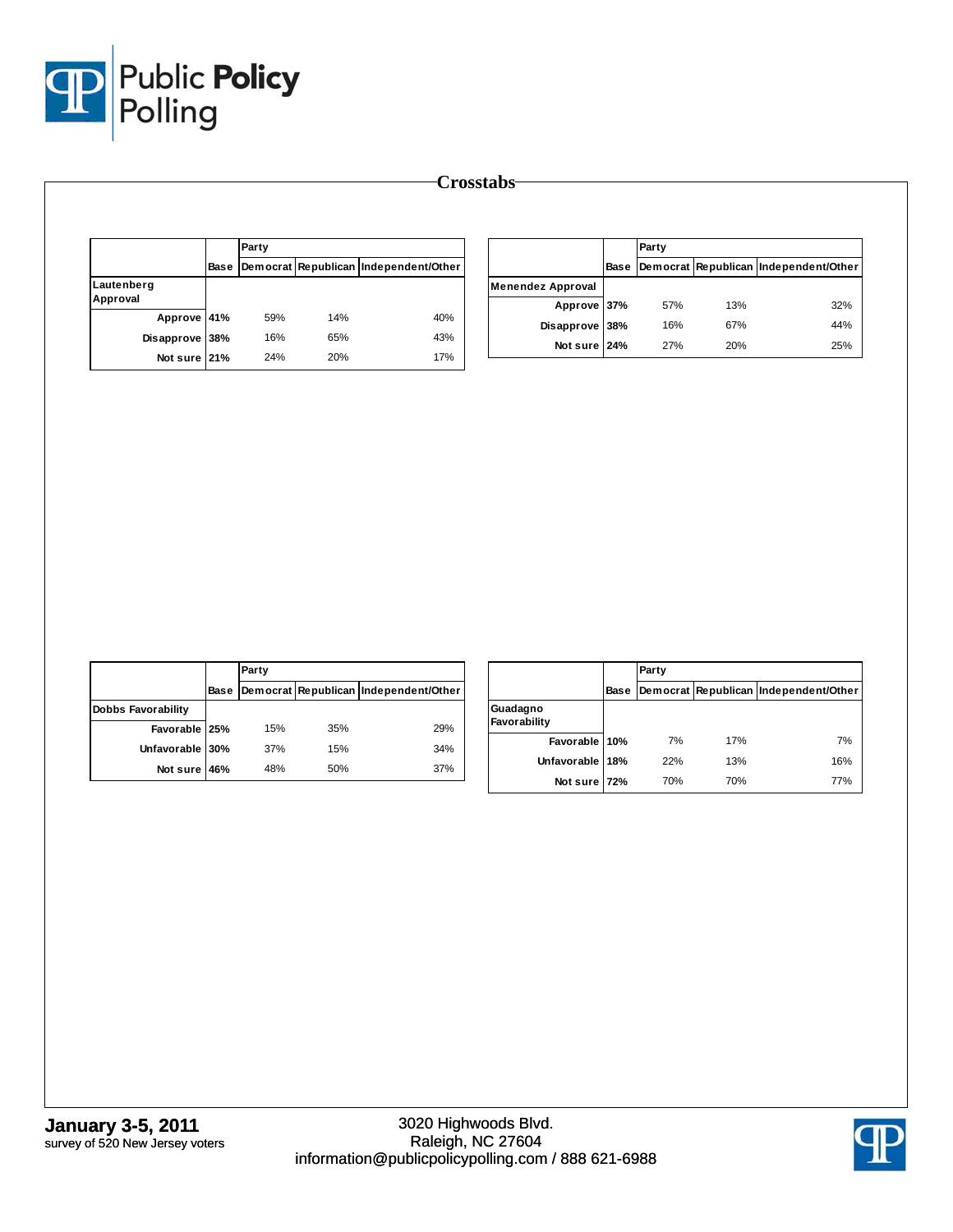

|                                         |             | Party        |            |                                       |                     | Party |     |                                            |
|-----------------------------------------|-------------|--------------|------------|---------------------------------------|---------------------|-------|-----|--------------------------------------------|
|                                         | <b>Base</b> |              |            | Democrat Republican Independent/Other |                     |       |     | Base Democrat Republican Independent/Other |
| Kean Favorability                       |             |              |            |                                       | Menendez/Dobbs      |       |     |                                            |
| Favorable 31%                           |             | 26%          | 40%        | 29%                                   | Robert Menendez 47% | 77%   | 14% | 37%                                        |
| Unfavorable 18%                         |             | 22%          | 14%        | 14%                                   | Lou Dobbs 35%       | 7%    | 71% | 41%                                        |
| Not sure 51%                            |             | 52%          | 46%        | 57%                                   | Undecided 18%       | 16%   | 16% | 22%                                        |
|                                         |             |              |            |                                       |                     |       |     |                                            |
|                                         |             |              |            |                                       |                     |       |     |                                            |
|                                         |             | Party        |            |                                       |                     | Party |     |                                            |
|                                         | Base        |              |            | Democrat Republican Independent/Other |                     |       |     | Base Democrat Republican Independent/Other |
| Menendez/Guadagn-                       |             |              |            |                                       | Menendez/Kean       |       |     |                                            |
| $\mathbf{o}$                            |             |              |            |                                       | Robert Menendez 41% | 70%   | 7%  | 34%                                        |
| Robert Menendez 45%<br>Kim Guadagno 30% |             | 74%<br>$7\%$ | 14%<br>66% | 33%<br>29%                            | Tom Kean, Jr. 39%   | 12%   | 78% | 42%                                        |
|                                         |             |              |            |                                       |                     |       |     |                                            |

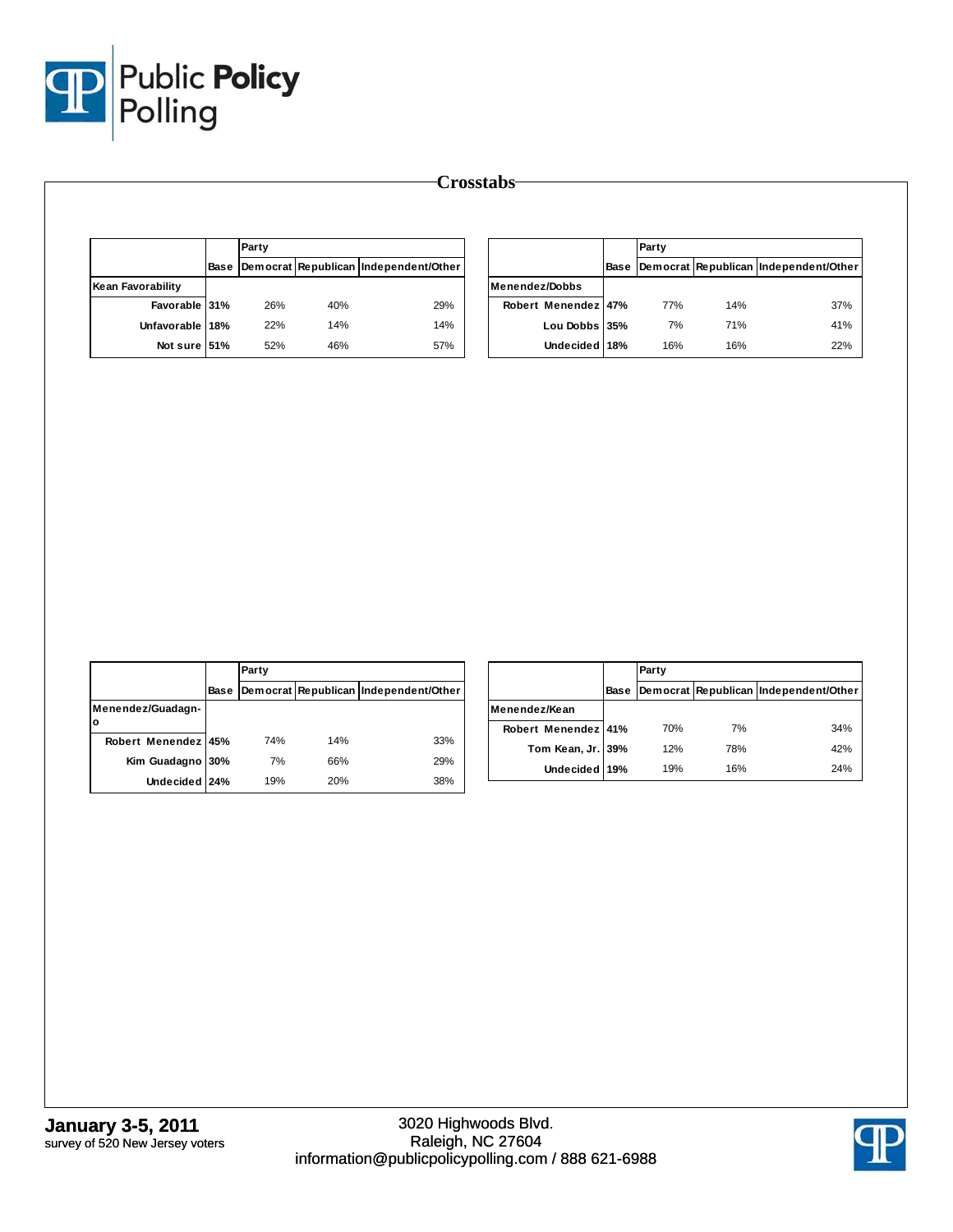

|                   |             | Race |     |                                           |     |                          |             | Race |     |                                           |     |
|-------------------|-------------|------|-----|-------------------------------------------|-----|--------------------------|-------------|------|-----|-------------------------------------------|-----|
|                   | <b>Base</b> |      |     | African-<br>Hispanic White American Other |     |                          | <b>Base</b> |      |     | African-<br>Hispanic White American Other |     |
| Lautenberg        |             |      |     |                                           |     | <b>Menendez Approval</b> |             |      |     |                                           |     |
| Approval          |             |      |     |                                           |     | Approve 37%              |             | 31%  | 33% | 63%                                       | 37% |
| Approve 41%       |             | 30%  | 40% | 52%                                       | 42% | <b>Disapprove</b>        | 38%         | 46%  | 43% | 10%                                       | 36% |
| <b>Disapprove</b> | 38%         | 39%  | 43% | 16%                                       | 29% | Not sure 24%             |             | 23%  | 24% | 27%                                       | 27% |
| Not sure 21%      |             | 31%  | 17% | 32%                                       | 29% |                          |             |      |     |                                           |     |

|                           |      | Race |     |                                           |     |
|---------------------------|------|------|-----|-------------------------------------------|-----|
|                           | Base |      |     | African-<br>Hispanic White American Other |     |
| <b>Dobbs Favorability</b> |      |      |     |                                           |     |
| Favorable   25%           |      | 28%  | 28% | 11%                                       | 16% |
| Unfavorable 30%           |      | 31%  | 27% | 36%                                       | 37% |
| Not sure                  | 46%  | 40%  | 45% | 53%                                       | 47% |

|                          |             | Race |     |                                           |     |  |  |  |  |
|--------------------------|-------------|------|-----|-------------------------------------------|-----|--|--|--|--|
|                          | <b>Base</b> |      |     | African-<br>Hispanic White American Other |     |  |  |  |  |
| Guadagno<br>Favorability |             |      |     |                                           |     |  |  |  |  |
| Favorable 10%            |             | 7%   | 12% | 7%                                        | 5%  |  |  |  |  |
| <b>Unfavorable</b>       | 18%         | 24%  | 17% | 20%                                       | 14% |  |  |  |  |
| Not sure 72%             |             | 70%  | 71% | 74%                                       | 81% |  |  |  |  |

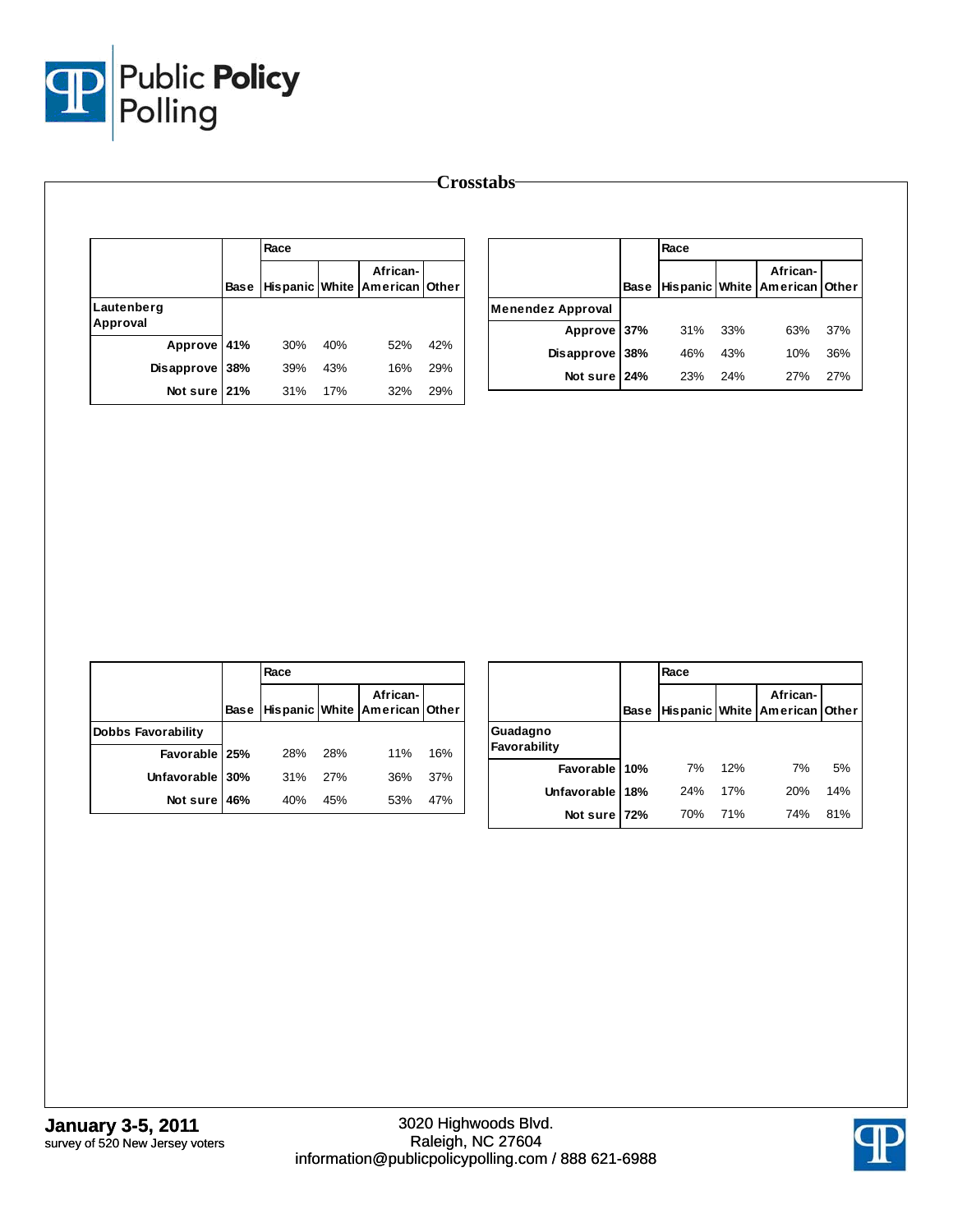

|                   |      |     |                                                |     | Crosstabs      |                     |      |     |                                                |     |
|-------------------|------|-----|------------------------------------------------|-----|----------------|---------------------|------|-----|------------------------------------------------|-----|
|                   | Race |     |                                                |     |                |                     | Race |     |                                                |     |
|                   |      |     | African-<br>Base Hispanic White American Other |     |                |                     |      |     | African-<br>Base Hispanic White American Other |     |
| Kean Favorability |      |     |                                                |     | Menendez/Dobbs |                     |      |     |                                                |     |
| Favorable 31%     | 26%  | 35% | 27%                                            | 11% |                | Robert Menendez 47% | 49%  | 40% | 82%                                            | 59% |
| Unfavorable 18%   | 18%  | 17% | 17%                                            | 26% |                | Lou Dobbs 35%       | 31%  | 43% | 5%                                             | 22% |
| Not sure 51%      | 55%  | 48% | 56%                                            | 64% |                | Undecided 18%       | 20%  | 18% | 14%                                            | 19% |

|                        |      | Race |     |                                           |     |
|------------------------|------|------|-----|-------------------------------------------|-----|
|                        | Base |      |     | African-<br>Hispanic White American Other |     |
| Menendez/Guadagn-<br>o |      |      |     |                                           |     |
| Robert Menendez 45%    |      | 47%  | 39% | 77%                                       | 50% |
| Kim Guadagno           | 30%  | 31%  | 35% | 5%                                        | 25% |
| Undecided 24%          |      | 22%  | 26% | 18%                                       | 25% |

|                     |             | Race |     |                                           |     |
|---------------------|-------------|------|-----|-------------------------------------------|-----|
|                     | <b>Base</b> |      |     | African-<br>Hispanic White American Other |     |
| Menendez/Kean       |             |      |     |                                           |     |
| Robert Menendez 41% |             | 49%  | 32% | 72%                                       | 61% |
| Tom Kean, Jr. 39%   |             | 35%  | 46% | 8%                                        | 31% |
| Undecided 19%       |             | 16%  | 21% | 19%                                       | 8%  |

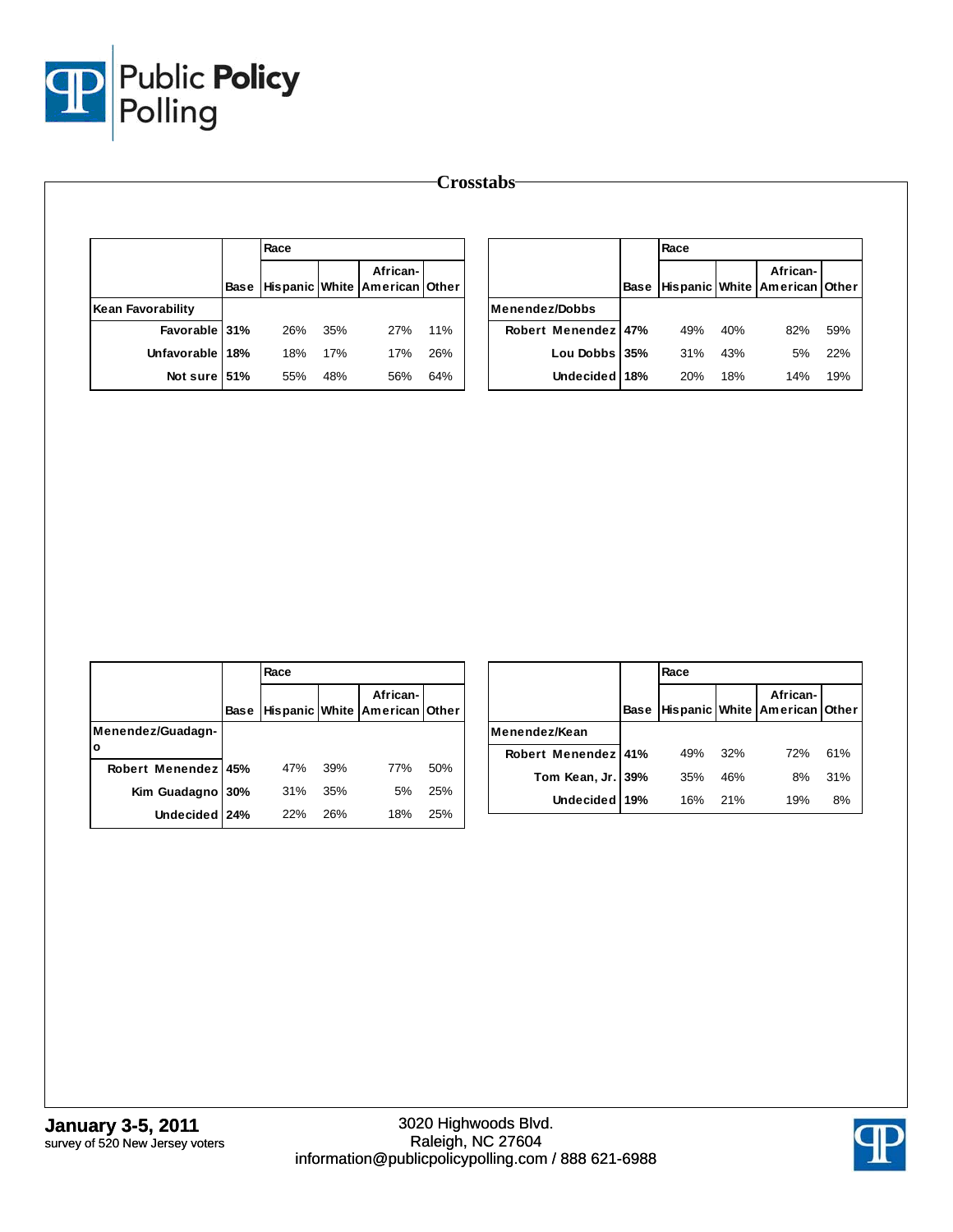

|                        |      | Age                    |             |       |                     |                                  |             | Age                    |             |            |                     |
|------------------------|------|------------------------|-------------|-------|---------------------|----------------------------------|-------------|------------------------|-------------|------------|---------------------|
|                        | Base | 18 <sub>to</sub><br>29 | 30 to<br>45 | 46 to | Older<br>65 than 65 |                                  | <b>Base</b> | 18 <sub>to</sub><br>29 | 30 to<br>45 | 46 to      | Older<br>65 than 65 |
| Lautenberg<br>Approval |      |                        |             |       |                     | <b>Menendez Approval</b>         |             |                        |             |            |                     |
| Approve 41%            |      | 40%                    | 37%         | 41%   | 47%                 | Approve 37%<br><b>Disapprove</b> | 38%         | 43%<br>40%             | 41%<br>36%  | 35%<br>41% | 32%<br>36%          |
| Disapprove 38%         |      | 46%                    | 32%         | 41%   | 34%                 | Not sure 24%                     |             | 17%                    | 23%         | 24%        | 32%                 |
| Not sure $21%$         |      | 14%                    | 31%         | 18%   | 19%                 |                                  |             |                        |             |            |                     |

|                             |      | Age               |                                                      |       |                     |
|-----------------------------|------|-------------------|------------------------------------------------------|-------|---------------------|
|                             | Base | 18 to $ $<br>29 l | $\begin{array}{c c} 30 \text{ to} \\ 45 \end{array}$ | 46 to | Older<br>65 than 65 |
| <b>Dobbs Favorability</b>   |      |                   |                                                      |       |                     |
| Favorable 25% 26% 25% 25%   |      |                   |                                                      |       | 23%                 |
| Unfavorable 30% 26% 29% 33% |      |                   |                                                      |       | 28%                 |
| Not sure   46% 49% 46% 42%  |      |                   |                                                      |       | 49%                 |

|                             |             | Age                    |             |       |                     |  |  |
|-----------------------------|-------------|------------------------|-------------|-------|---------------------|--|--|
|                             | <b>Base</b> | 18 <sub>to</sub><br>29 | 30 to<br>45 | 46 to | Older<br>65 than 65 |  |  |
| Guadagno<br>Favorability    |             |                        |             |       |                     |  |  |
| <b>Favorable 10%</b> 17% 7% |             |                        |             | 9%    | 11%                 |  |  |
| Unfavorable 18%             |             | 20% 21%                |             | 17%   | 14%                 |  |  |
| Not sure 72%                |             | 63% 72%                |             | 74%   | 75%                 |  |  |